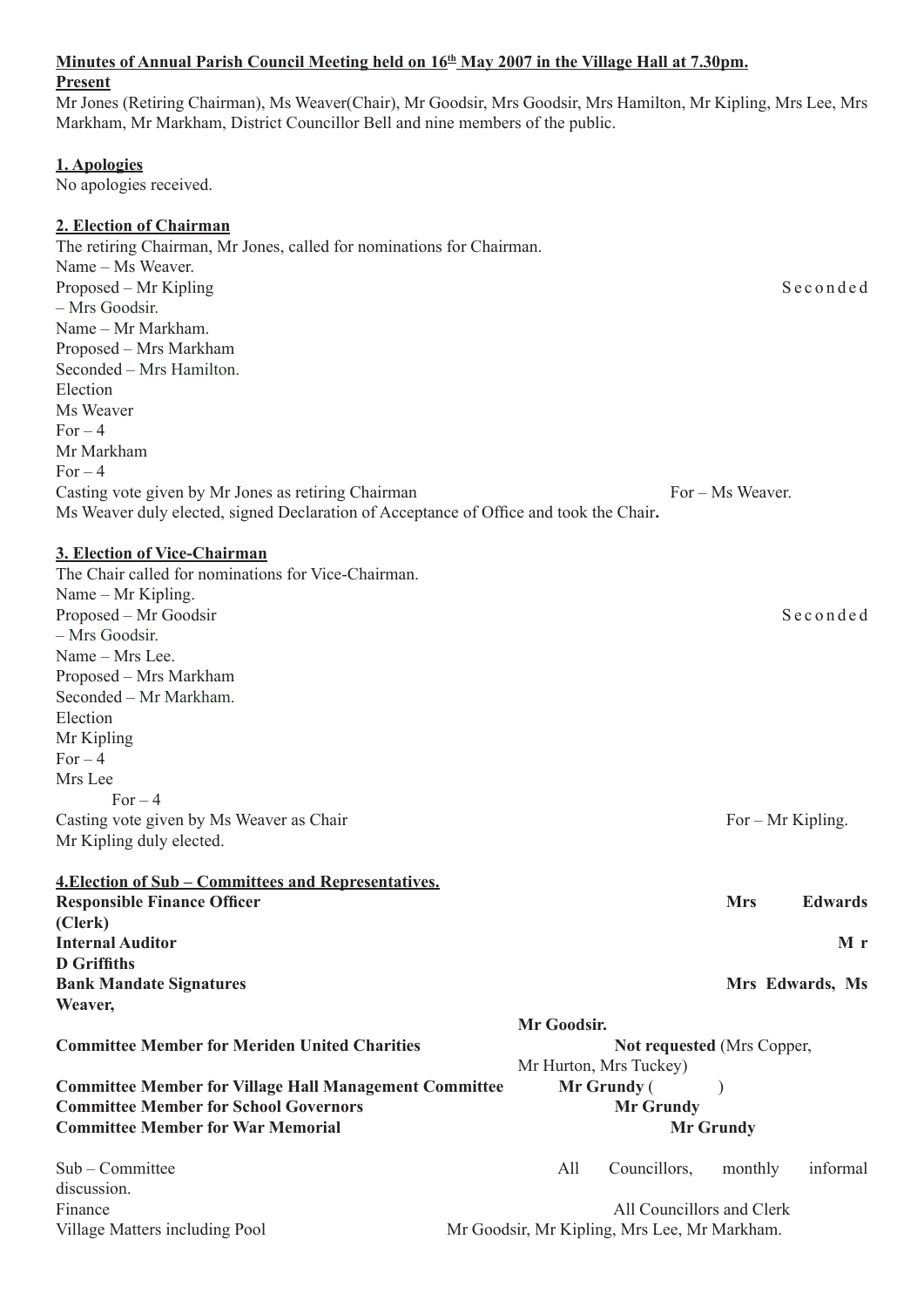| Allotment Representative       | Mr Goodsir, Mrs Goodsir.                    |
|--------------------------------|---------------------------------------------|
| <b>Bus Shelters</b>            | Mr Goodsir, Mrs Goodsir, Mrs Hamilton.      |
| Footpaths / Forum              | Mr Jones.                                   |
| Heritage and Tourism           | Mr Jones, Mrs Lee, Mrs Markham, Mr Markham. |
| <b>Public Conveniences</b>     | Mrs Goodsir, Mrs Hamilton, Ms Isham, Mr     |
| Markham.                       |                                             |
| Meriden Ward Forum             | Mr Goodsir, Mr Kipling, Mrs Markham, Mr     |
| Markham.                       |                                             |
| Meriden Sands Working Group    | Mr Jones, Mr Markham.                       |
| Conservation with Solihull MBC | Ms Weaver.                                  |
| Local Strategic Partnership    | Ms Weaver.                                  |
| Police Rural Assembly          | Mr Markham.                                 |
| W&WMALC Representatives        | Ms Weaver, Mr Kipling.                      |
| Solihull Area Committee        | Ms Weaver, Mr Kipling.                      |
| Tree Wardens                   | Mr Jones, Mrs Hamilton.                     |
|                                |                                             |

The Chair asked that a letter is written to ex Councillors formally thanking them for the time and effort that they had given Meriden Parish.

## **5. Declaration of Interest**

The Chair invited members to make declaration of personal and prejudicial interest in respect of items on the agenda of meeting.

Mrs Markham declared interest in P/A 2007/812 as friend of family. No other declarations received.

## **6. Minutes of Last Meeting.**

#### **RESOLVED**

That the minutes of the last Parish Council Meeting, having been circulated, be taken as read and signed as a correct record.

### **7. Matters Arising from the Minutes**

No matters arising.

## **8. Correspondence / Communication**

1) Public Conveniences.

Situation regarding redecoration, updating and the suggested date for re-opening.

An e-mail received from Sgt King says he and 5 other police over the last two years have regularly patrolled along Main Road and visited the toilets and no one has been found committing any illegal act. But, some men have been spoken regarding their presence in the toilets. The state of the toilets possibly encouraged anti social behaviour. Policing will continue to take place over the whole area and any incident reported at the toilets will be investigated and the appropriate action taken.

### **RESOLVED**

That the toilets remain open. Any problems and the situation will be reviewed.

### 2) Solihull MBC

Approval has been given for Solihull in Bloom 2007 Match Funding Scheme. The project for this year involves cleaning, painting and improving the planted area around the Centre Cross. Clearing Cross of moss, replacing soil and summer planting to be started mid May by Mr Ball. The outer rail to be painted by Mr Hick after planting completed.

3) Warwickshire, Solihull, Birmingham Training Partnership.

Notification of Induction Course for new Clerks & Councillors at various locations, nearest at Castle Bromwich 20<sup>th</sup> October. Also briefing for Chairman, no dates and The Next Step – Making the most of your roles, parish and Town Councillors, again no dates. Recommend all Councillors attend a minimum of one course. £30 per delegate.

Also course on production of Village Newsletters on 30<sup>th</sup> June which the two editors of 'Mag' would like to attend at £10 per person.

### **RESOLVED**

Approve £20 for editors to attend training.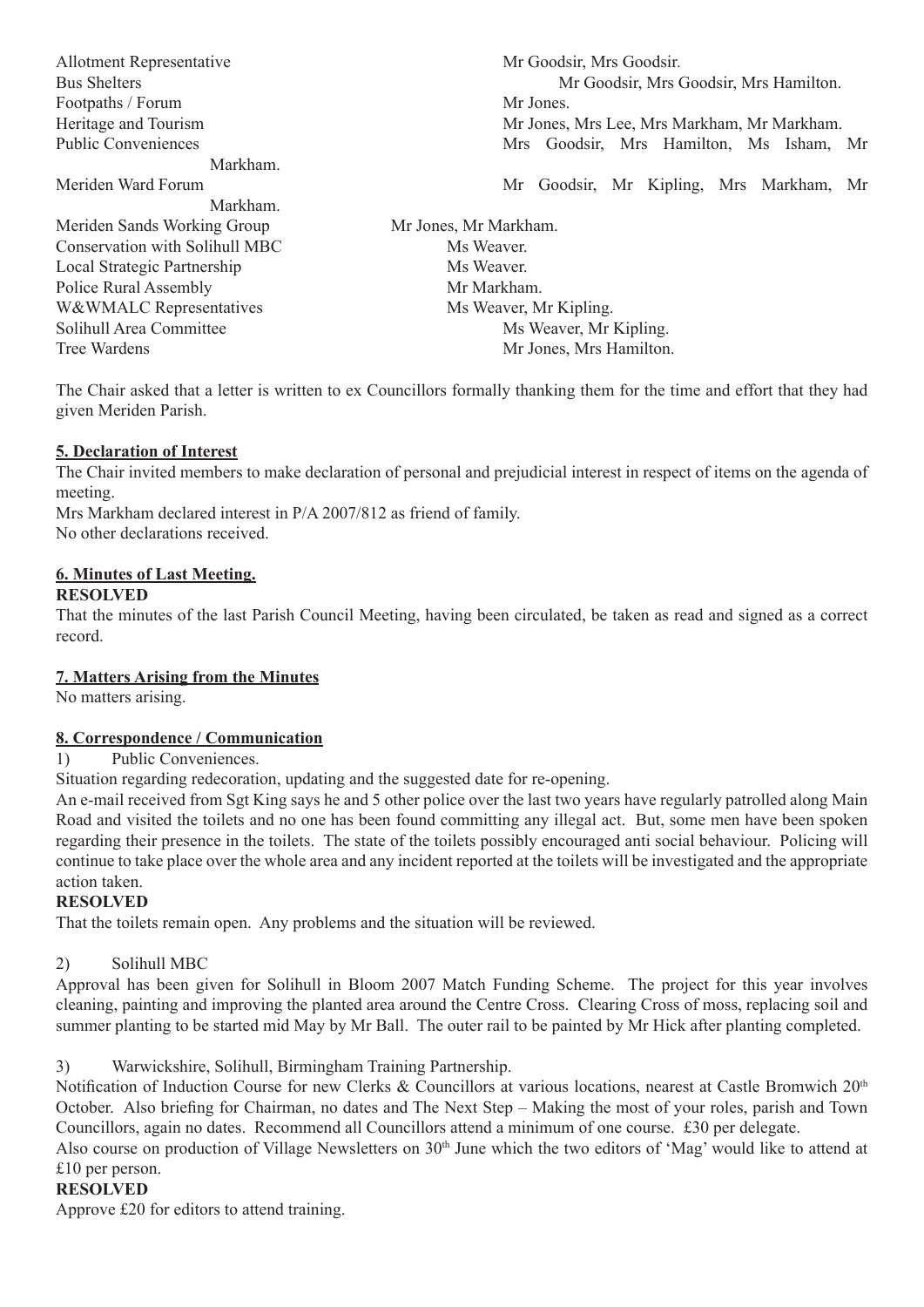# 4) Solihull NHS

A Quality of Life Strategy for Older People 2006 – 2013 parts one and two are to be circulated and if anyone feels they are interested in becoming part of the implementation group please let Clerk know.

# **AGREED**

To indicate that one person will be interested to become involved.

5) Letter from resident and wife.

Open letter to newly elected parish councillors to start dialogue on various topics such as village environment, amenities, communication and sustainability. Copy for each Councillor.

### **RESOLVED**

To invite them to next sub-committee meeting for an initial informal discussion.

## 6) Meriden Cricket Club

Following the response from Parish Council regarding use of the playing fields for cricket for the next two/three seasons and financial assistance, the cricket club are now looking for a smaller amount to purchase a roll up an artificial pitch. Total cost approximately £2500 instead of £6000.

### **RESOLVED**

To pay half (£1250) for artificial pitch for Cricket Club.

## **9. Receive Reports.**

Councillor referred to site visit with resident looking at problems in Millison's Wood area.

### **10. Village Matters.**

1) Notice boards and benches.

Agreement was made for a contract to maintain and treat benches (20) and notice boards (5).

## **RESOLVED**

For work to commence as soon as convenient for Mr Hick.

### 2) Use of The Green.

Following reading information about Licensing of The Green for entertainments and communications with Solihull MBC it is recommended that interested parties apply to the Parish Council for permission to use The Green. A form has been drafted: activities must be stated, name of organiser, date and time of event. Solihull MBC and Police will be consulted for any observations. The organiser must have public liability insurance and their acceptance of responsibility for health and safety on site.

### **AGREED**

Form approved and for copies to be put into Library.

### 3) Application to use The Green

Kevin Hunt of The Centre and as part of the Meriden Festival has applied to use The Green on 9<sup>th</sup> June for stalls, Outreach bus and young farmers. Leaflet produced also mentions live music but this appears to be background music as in previous years.

Solihull MBC and police have been asked for observations. Fine, just as long as there is no obstruction to the footway and carriageway and police will try to have someone visit event.

### **RESOLVED**

To approve on condition that Kevin Hunt accepts responsibility for health and safety issues, public liability insurance and there is no obstruction to the footway and carriageway.

### **11. Planning Matters**

1) P/A 2007/812 - Brooklyn, Main Road.

New balustrades to side of existing main entrance steps.

### **RESOLVED**

Leave to Conservation Architect.

### 2) P/A 2007/363 Decision - 23 Strawberry Fields.

Full plans approval for two storey side extension to provide extended kitchen area, sitting area and a utility room with master bedroom over.

3) P/A 2007/899 – Meriden Fields Recreation Ground adjacent to 1 Hampton Lane.

Fell 1 No. oak tree and pollard 1 No. oak tree to 6-7 metres leaving secondary growth.